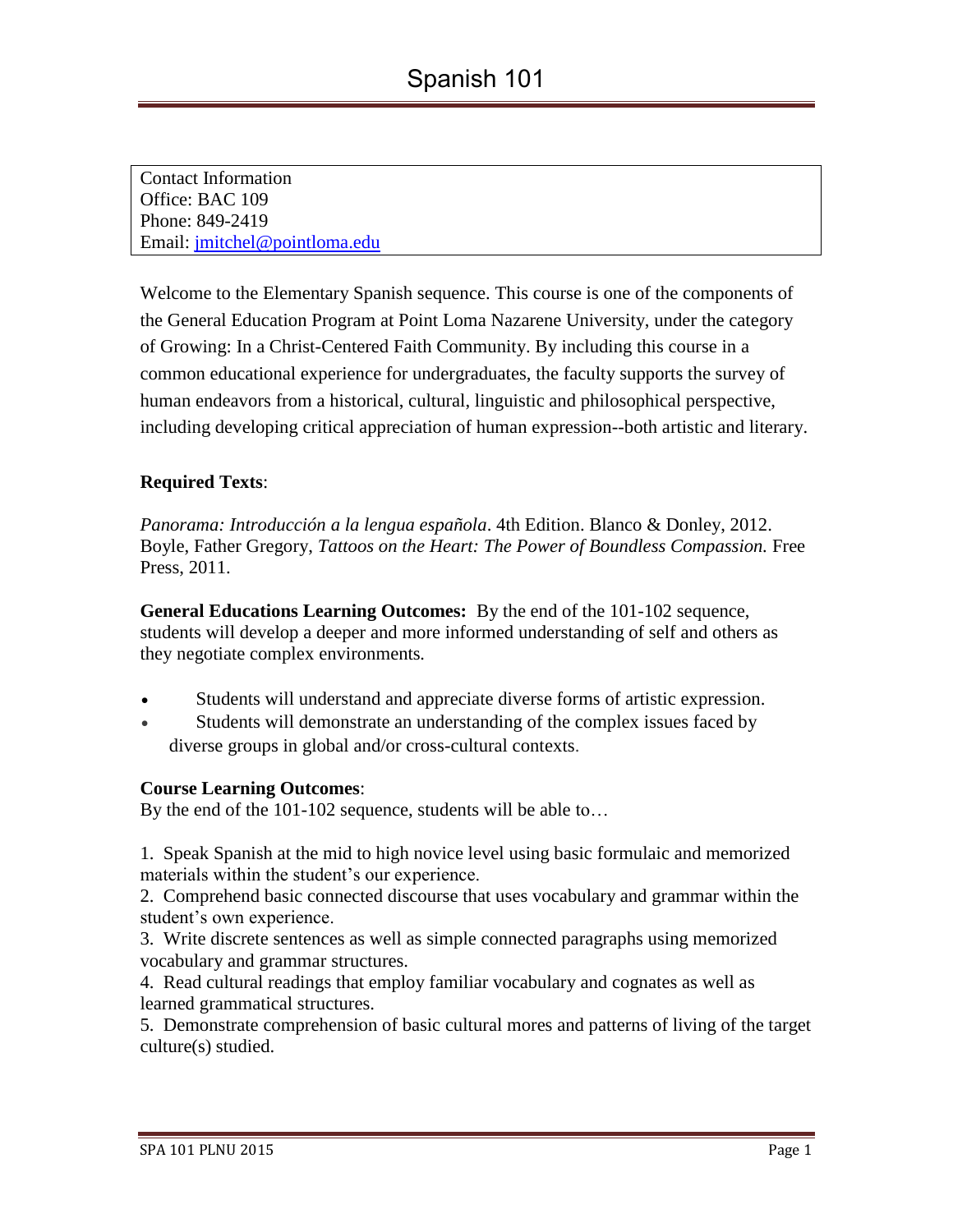# **Tests & Quizzes**

Since language learning is a skill, it will be imperative to ensure the necessary proficiency is being attained. To this end, there will be a short test given after every chapter during the term. It will be necessary for students to do a thorough review before each test since the material is cumulative. All exams and quizzes are scheduled on the calendar. **There are no make-up exams or quizzes.** In order to allow for illness and any other necessary absences, students will be allowed to drop **one** test and **one** quiz.

There will also be a mid-term and a final exam, both of which are comprehensive in nature, and can only be taken at the time scheduled.

### **Attendance**

Regular and punctual attendance in all classes for which the student is registered is considered essential to optimum academic achievement. Therefore, regular attendance and participation in each class of the course are two of the course requirements. As per University policy, there are no allowed or excused absences except when absences are necessitated by certain university sponsored activities and approved in writing by the Provost of the university. Any day a student is absent he/she loses **15 points** of class participation. In addition, according to University policy, upon missing 4 class sessions the student will be dropped.

## **Homework**

Will be assigned on-line and can be found at the following website: [http://vhlcentral.com](http://vhlcentral.com/) You will need to follow the instructions and enroll in the appropriate course. All assigned homework throughout will be **due the day before the chapter exam** to which it corresponds. This work **will not be accepted for late credit**. In addition to assigned practices each student **is required to attend 4 Cultural/Service Learning Events** throughout the semester. These must be approved by the Professor prior to attendance. Students will be given notice of qualifying events as they arise. All Community Classroom students are required to read a common book. This semester the book assigned is *Tattoos on the Heart*. Further assignments from the reading are given on the Calendar.

## **Community Dinners**

These dinners are an integral part of the Community Classroom experience and all students are required to attend. A catered meal from around the neighborhood is provided on site at Mid-City Church of the Nazarene from 5:45-7:00 p.m. in the Fellowship Hall. In addition to having a meal together, we will hear from members of the City Heights community as they share their faith journeys with us. The dinners will take place on the following dates: Thursday, Sept. 17<sup>th</sup>, Tuesday, October 20<sup>th</sup>, Tuesday, November **17th and Thursday, Dec. 10th .**

#### **Academic Accommodations/Tutorials**